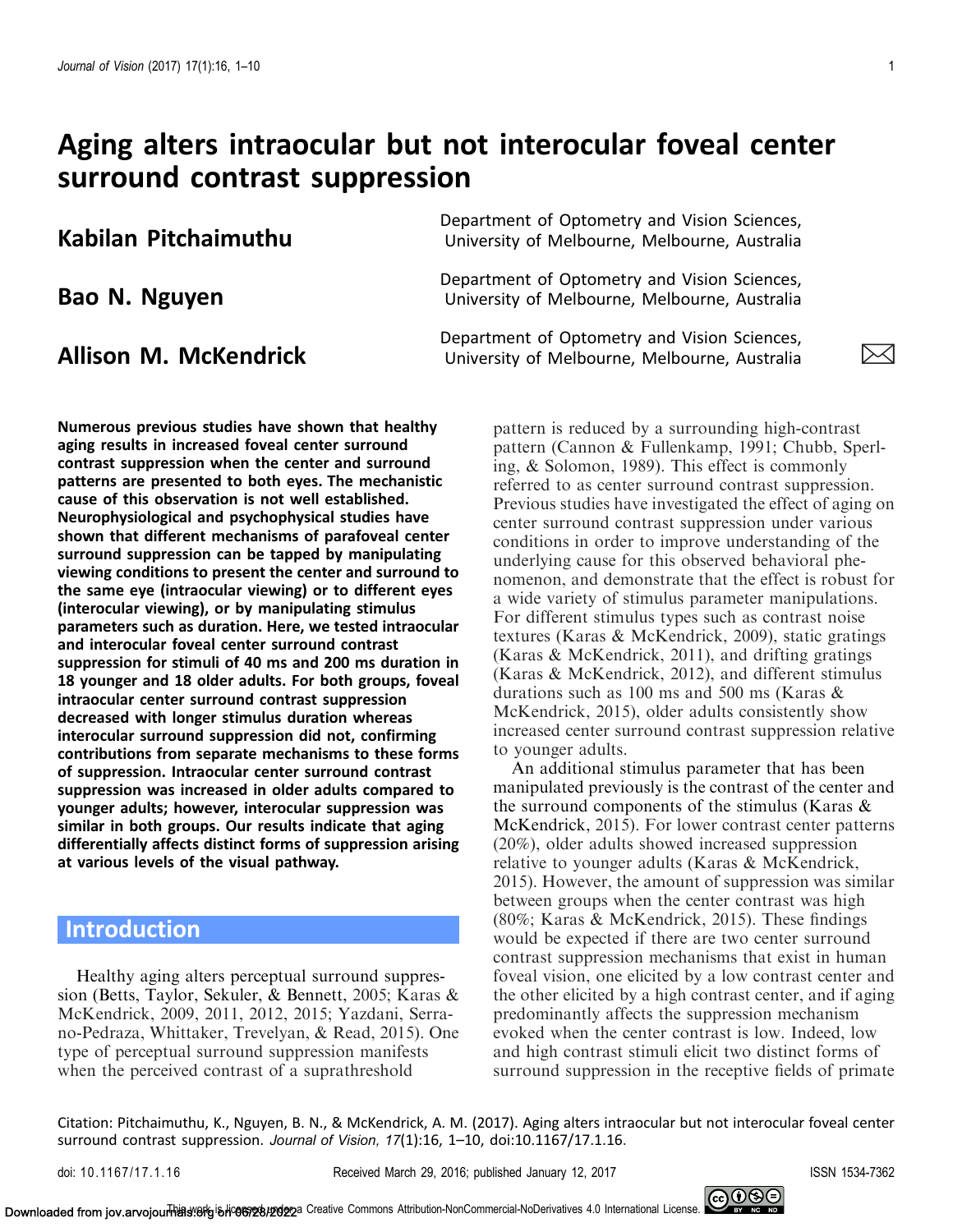V1 neurons (Webb, Dhruv, Solomon, Tailby, & Lennie, [2005](#page-9-0)), which are thought to be the neural correlates of perceptual center surround contrast suppression.

Knowledge of how different stimulus properties can alter the strength of surround suppression in visual cortical neurons can be used to inform the design of experiments to disentangle which neuronal mechanisms of surround suppression are affected by the healthy aging process. There are several key results from such neurophysiological experiments that specifically motivated our experiments. First, stimulation of the classical receptive field of V1 neurons with a low contrast target invokes a suppressive surround mechanism with broad spatiotemporal tuning, whereas a high contrast target invokes a suppressive surround mechanism with sharp spatiotemporal tuning (Levitt  $\&$ Lund, [1997;](#page-9-0) Webb et al., [2005\)](#page-9-0). The broadly tuned mechanism is predominantly intraocular (within eye) and is not susceptible to contrast adaptation (Webb et al., [2005\)](#page-9-0). This has previously been referred to as the "early" mechanism by Webb et al. ([2005\)](#page-9-0), and is thought to originate at the level of the lateral geniculate nucleus (LGN) or at the input layers of V1 (Webb et al., [2005\)](#page-9-0). In comparison, the narrowly tuned mechanism is interocular (between eyes), affected by contrast adaptation and referred to as the ''late'' mechanism arising beyond the input layers of V1 (Webb et al., [2005\)](#page-9-0). Second, three types of connections that are considered to contribute to surround suppression in primary visual cortex (V1)—feedforward connections from LGN, horizontal connections within V1, and feedback projections from extrastriate cortices to V1 differ in their timing properties (Angelucci & Bressloff, [2006\)](#page-8-0). Intra-V1 horizontal connections carry information at a slower speed (Bringuier, Chavane, Glaeser, & Fregnac, [1999\)](#page-8-0) than extrastriate feedback connections (Girard, Hupe, & Bullier, [2001\)](#page-8-0). These intra-V1 horizontal connections and extrastriate feedback connections are considered to give rise to two distinct components of surround suppression: a stronger, transient suppression and a weaker, sustained suppression respectively (Bair, Cavanaugh, & Movshon, [2003\)](#page-8-0).

Distinct perceptual surround suppression mechanisms have likewise been demonstrated in human observers. Perceptually, center and surround patterns are shown to one eye (Cai, Zhou, & Chen, [2008](#page-8-0); Schallmo & Murray, [2016](#page-9-0)) or both eyes (Petrov & McKee, [2009](#page-9-0)) to study the intraocular suppression mechanism, whereas center and surround patterns are shown to different eyes (Cai et al., [2008;](#page-8-0) Petrov & McKee, [2009;](#page-9-0) Schallmo & Murray, [2016](#page-9-0)) to study the interocular suppression mechanism. We will refer to these forms of suppression as intraocular and interocular center surround contrast suppression

respectively. Under comparable parameter manipulations, performance of human observers is qualitatively similar to those revealed by single-cell neurophysiology. Cai et al. [\(2008\)](#page-8-0) showed that foveal interocular center surround contrast suppression is tightly orientation tuned and arises at a higher level in the visual pathway than intraocular center surround contrast suppression. Schallmo and Murray ([2016\)](#page-9-0) found that parafoveal interocular center surround contrast suppression is tightly orientation tuned and susceptible to surround adaptation, whereas parafoveal intraocular center surround contrast suppression is broadly orientation tuned and less affected by surround adaptation. These findings are consistent with the neurophysiological early and late mechanisms reported by Webb et al. ([2005](#page-9-0)). In addition to manipulating the viewing condition (interocular vs. intraocular), different mechanisms of surround suppression have been revealed by altering the stimulus duration. Petrov and McKee ([2009\)](#page-9-0) measured perceptual contrast suppression using a contrast detection task and suggested two distinct time courses of surround suppression in human observers: intraocular suppression dominates at shorter stimulus durations  $(<100 \text{ ms})$  but becomes weaker at longer stimulus durations ( $\geq$ 200 ms) and interocular suppression remains same for stimulus durations between 20 ms to 500 ms.

Given previous reports of increased contrast suppression in older adults for low but not high contrast center patterns (Karas & McKendrick, [2015](#page-9-0)) and that in primate V1 neurons, a low contrast center elicits predominantly low-level, intraocular mechanisms (Webb et al., [2005\)](#page-9-0), we hypothesized that aging would predominantly affect intraocular surround suppression. In addition, we tested two different stimulus durations (40 ms vs. 200 ms) to investigate the time course of surround suppression for both intraocular and interocular mechanisms. We show that older adults have increased intraocular but not interocular center surround contrast suppression, compared to younger adults. Our results are discussed using a framework of physiological surround suppression mechanisms arising at different levels of the visual pathway.

### Methods

#### Apparatus

Stimuli were generated and displayed on a View-Pixx<sup>™</sup> system (VPixx Technologies Inc., Saint-Bruno, QC, Canada). The monitor had a resolution of  $1920 \times$ 1080 pixels, refresh rate of 120 Hz and mean luminance of 56 cd/m<sup>2</sup>. Matlab<sup>™</sup> version 8 with Psychtoolbox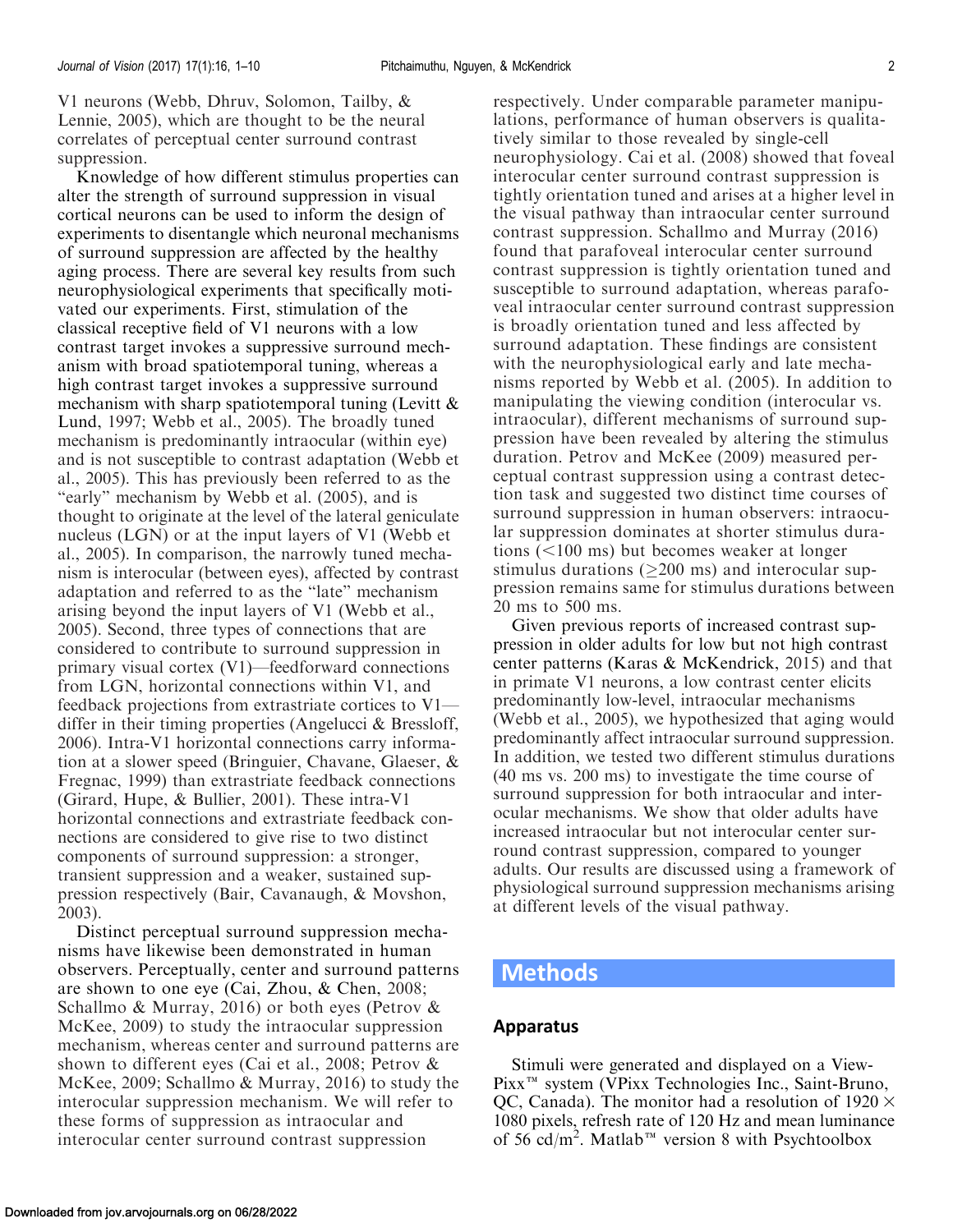version 3 (Brainard, [1997](#page-8-0); Kleiner et al., [2007](#page-9-0); Pelli, [1997\)](#page-9-0) was used to produce gamma-corrected stimulus images with 12-bit luminance resolution. Stimuli were viewed through a ScreenScope<sup> $m$ </sup> mirror stereoscope (StereoAids, Albany, WA, Australia). The stereoscope had a pair of circular apertures of 2.2 cm diameter; at an effective viewing distance of 57 cm, it allowed  $14^{\circ}$  of monocular visual field.

#### **Participants**

Participants were recruited via written advertisements posted around the University of Melbourne, in online forums associated with the University, and in local community newspapers. All participants underwent an optometric examination including a brief history, visual acuity testing, refraction, and anterior and posterior segment examinations to ensure they had best corrected visual acuity of 6/7.5 or better and refractive error less than  $\pm$  5 D sphere or 2 D cylinder in each eye. All participants were refractively corrected for the working distance and had a near visual acuity of N6 or better at 57 cm. Participants taking any medication known to affect contrast sensitivity, or with any ocular pathology, were excluded from the study.

Stable fusion of the two eyes' fields of view was required for the testing, particularly for the interocular conditions. To check this, participants were shown a vertical bar in the right eye and a horizontal bar in the left eye and asked to align the two lines to form a perfect cross by adjusting mirrors in the stereoscope and/or with the aid of prisms up to a maximum of 3 prism diopters. Participants who did not have this level of fusion, or whose stability of fusion deteriorated during the course of testing, were excluded from the study. In addition, participants were asked about any misalignments at the end of each interocular condition, in which case that particular measurement was discarded and repeated after a few minutes break or on a different day. We recruited 19 younger and 23 older adults, out of which one younger and one older participant could not perform the contrast matching task reliably. All the remaining younger participants ( $n = 18$ ) had stable binocular fusion, while four out of the remaining 22 older participants could not maintain stable binocular fusion. Hence, the data presented here are from the remaining 36 participants: 18 younger adults (aged 19 to 32 years, mean  $=$  27 years) and 18 older adults (aged 61 to 78 years, mean  $= 69$  years). All participants provided written informed consent prior to taking part in the study. The study protocol adhered to the tenets of Declarations of Helsinki and the study was

approved by the Human Research Ethics Committee of The University of Melbourne.

#### Stimuli

The stimuli are illustrated in [Figures 1A](#page-3-0) and [1B.](#page-3-0) A vertically oriented, circular sinusoid of 0.67° radius was used as the center target. An annular ring of vertically oriented sinusoid (inner radius  $0.67^{\circ}$ , outer radius  $4^{\circ}$ ) was used as the surround target. The center and surround were separated by one pixel to minimize brightness induction at the border between center and surround (Yu, Klein, & Levi, [2001\)](#page-9-0). Both center and surround targets had a spatial frequency of 4  $c$ <sup>o</sup> and the same phase with respect to the center. The phase was randomized between each presentation. The center and surround target contrasts were 20% and 40%, respectively. The stimulus duration was either 40 ms or 200 ms. The viewing was either intraocular or interocular. Two thin identical fixation circles  $(0.1^{\circ})$ wide,  $12^{\circ}$  radius) constructed of random black and white dots with zero disparity were used to indicate the target locations and to facilitate ocular alignment during interocular viewing.

#### Psychometric procedure

Foveal center surround contrast suppression was investigated under eight conditions: two viewing conditions (intraocular and interocular), two surround conditions (no surround and surround), and two stimulus durations (40 ms and 200 ms). Measurements were taken during two or three test sessions of approximately 2 hr each, with regular rest breaks as required.

We used a temporal two-interval forced choice procedure with a method of constant stimuli (MOCS) to measure the perceived contrast of the central grating patch. The two intervals were separated by an interstimulus interval of 500 ms. Each interval was accompanied by an auditory tone. The first interval always contained the reference pattern. The second interval contained either the target alone (no surround condition) or the target plus surround pattern (surround condition). An example of a trial sequence is illustrated in [Figure 1A](#page-3-0) and [1B](#page-3-0).

Participants indicated the interval that contained the central pattern of higher contrast by pressing a button. The contrast of the reference pattern was varied to construct a psychometric function. The reference pattern had one of seven contrast levels. Stimuli at each contrast level were shown 20 times in two blocks of 10 trials each. The contrast levels were chosen based on an initial MOCS of 10 contrast levels presented four times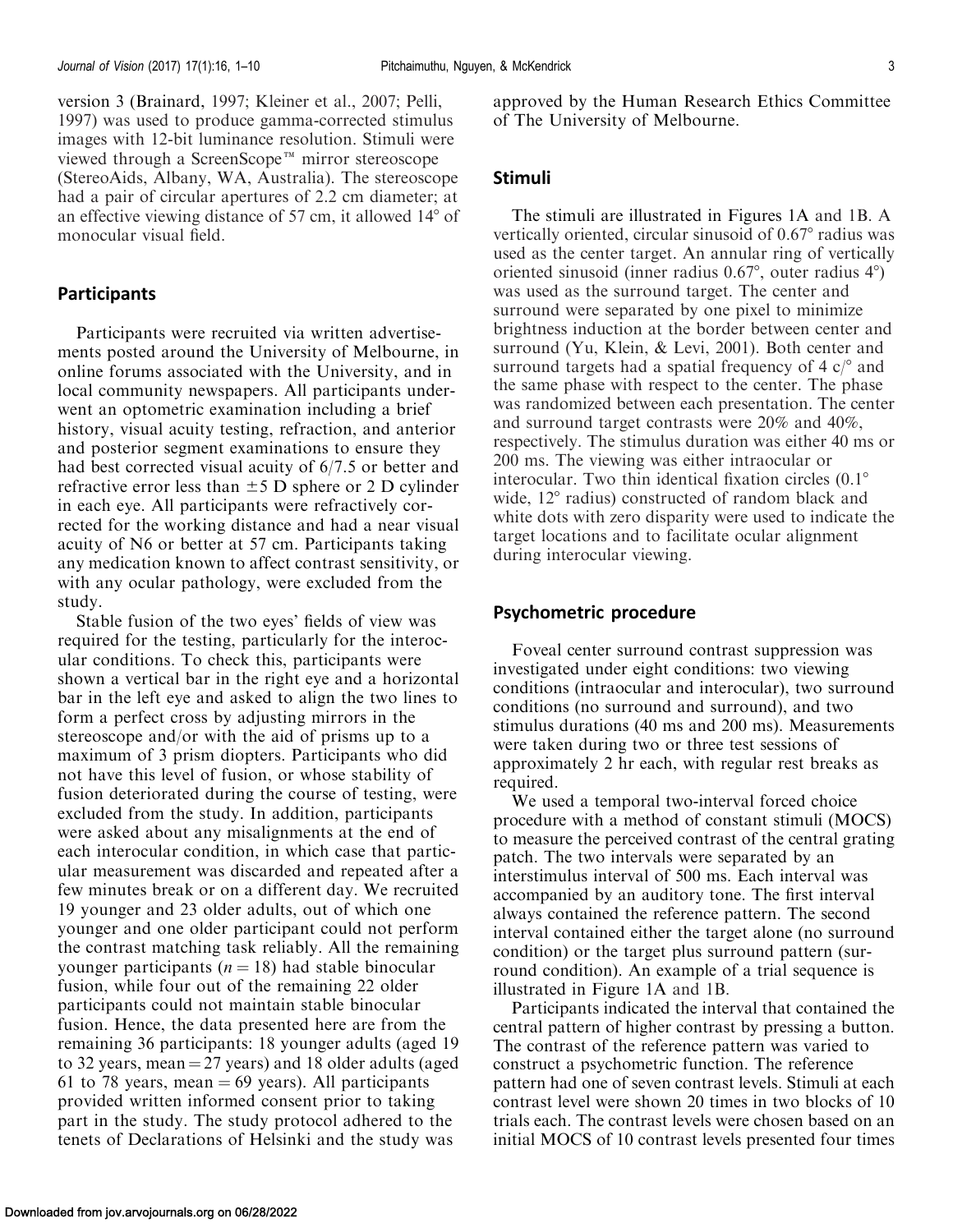<span id="page-3-0"></span>

Figure 1. A schematic illustration of stimulus and trial sequence under intraocular (A) and interocular conditions (B), and example psychometric functions from an older participant (C). A leftward shift in the point of subjective equality (PSE) indicates perceptual suppression.

each. This initial MOCS also served as training prior to formal data collection.

Psychometric functions were fitted with the following equation using a maximum likelihood approach:

$$
\varphi(c, \mu, \sigma) = FP + (1 - FP - FN)G(c, \mu, \sigma), \quad (1)
$$

where  $\varphi$  represents probability of perceiving the stimulus pattern as higher contrast; FP is false positive parameter that represents the lower asymptote of the psychometric function;  $FN$  is  $1$  – upper asymptote of the psychometric function; and  $G(c,\mu,\sigma)$  is the cumulative Gaussian distribution with mean  $\mu$ , and standard deviation  $\sigma$  for the stimulus contrast value c;  $\sigma$  and  $\mu$ were used as estimates of the spread of the psychometric function (% contrast) and point of subjective equality (% contrast), respectively. Custom written software in R (R Development Core Team, [2014\)](#page-9-0) was used for the curve fitting using the procedures recommended by Wichmann and Hill ([2001](#page-9-0)). The deviance of the fitted model was compared to the deviance distribution derived from Monte Carlo simulations of 10,000 datasets simulated from the fitted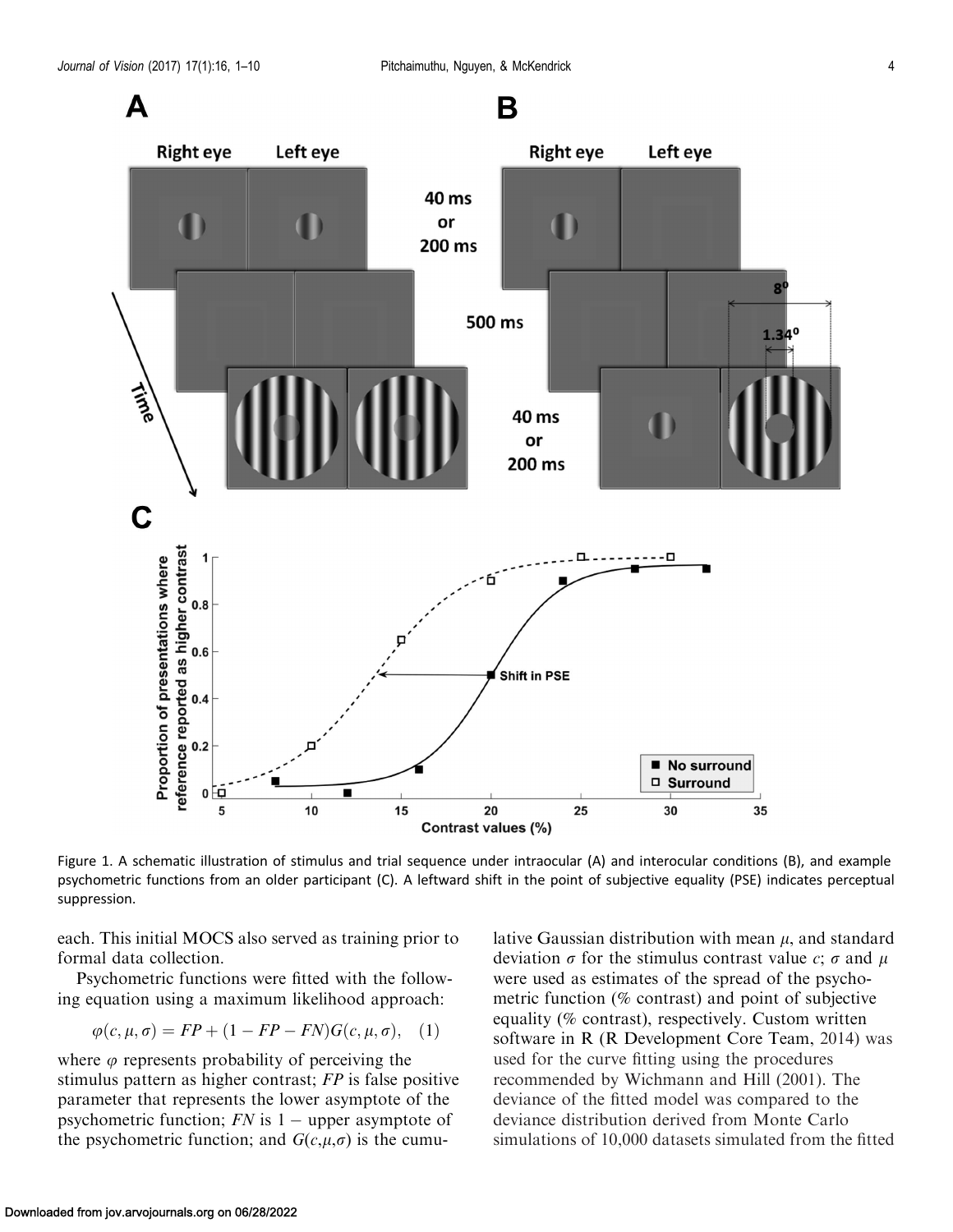

Figure 2. Shift in PSE under intraocular (circles) and interocular (triangles) viewing conditions for younger observers ( $n = 18$ ). Group mean data are presented; error bars represent 95% confidence intervals of the mean. The horizontal dashed line at 0 indicates no suppression; values greater than 0 indicate suppression

model. The probability that a dataset of given size simulated from the fitted model has a deviance as large as or larger than the observed deviance indicates the goodness of fit as a p value. The threshold value was the contrast at which the reference pattern appeared the same contrast as the target (point of subjective equality, or PSE), defined as the 50% point on the fitted function ([Figure 1C](#page-3-0)).

Suppression strength was estimated using the shift in PSE, which was calculated as follows:

Shift in  $PSE = PSE_t - PSE_{t+s}$ , (2)

where  $PSE_t$  represents the apparent contrast of the test pattern alone and  $PSE_{t+s}$  represents the apparent contrast of the test pattern in the presence of a surround pattern. A shift in PSE of 0 indicates no suppression, a positive value indicates suppression, and a negative value indicates facilitation.

Formal statistics on the data were conducted using IBM SPSS Statistics 20 (SPSS Inc., Chicago, IL). All the data sets were tested for statistical normality (Kolmogorov–Smirnov test) and equal variance (Levene median test). Within-group and between-groups comparisons were tested using repeated measures ANOVA and mixed design ANOVA, respectively.

## Results

### Intraocular but not interocular suppression decreases with stimulus duration

Figure 2 shows the effect of two stimulus durations on intraocular and interocular surround suppression in younger adults. Stimulus duration significantly altered the magnitude of intraocular suppression; compared to 40 ms, suppression was reduced almost two-fold for 200 ms. Interocular surround suppression was relatively weaker than intraocular surround suppression and was not influenced by stimulus duration. There was a significant interaction between stimulus duration and viewing condition, RM ANOVA:  $F(1, 17) = 19.798$ ,  $p <$ 0.001.

### Intraocular but not interocular suppression is increased in older adults

[Figure 3](#page-5-0) compares intraocular and interocular surround suppression for the younger and older adults. Consistent with previous literature, older adults had stronger suppression than younger adults for intraocular viewing (Karas & McKendrick, [2015;](#page-9-0) [Figure 3](#page-5-0), left panel). Under interocular viewing, both younger and older adults showed similar strengths of suppression ([Figure 3,](#page-5-0) right panel). Interocular suppression was relatively weaker than intraocular suppression; however, the amount of interocular suppression was significantly different from zero: main effect of surround,  $F(1, 34) = 18.951$ ,  $p < 0.001$  (see [Figure S1 in](http://jov.arvojournals.org/data/Journals/JOV/935953/JOV-05264-2016-s11.docx) [supplementary material\)](http://jov.arvojournals.org/data/Journals/JOV/935953/JOV-05264-2016-s11.docx). There was a significant interaction between Age  $\times$  Viewing Condition,  $F(1, 34)$  $\mu = 6.751$ ,  $p = 0.014$ , and between Age  $\times$  Stimulus Duration,  $F(1, 34) = 5.492$ ,  $p = 0.025$ . In addition, there was a trend toward a significant three-way interaction, Age  $\times$  Viewing Condition  $\times$  Stimulus Duration,  $F(1, \cdot)$  $34$ ) = 3.838, p = 0.058. When separating the viewing conditions, the Age  $\times$  Duration Interaction was significant for the intraocular condition,  $F(1, 34) =$ 10.25,  $P = 0.003$ , but not for the interocular condition,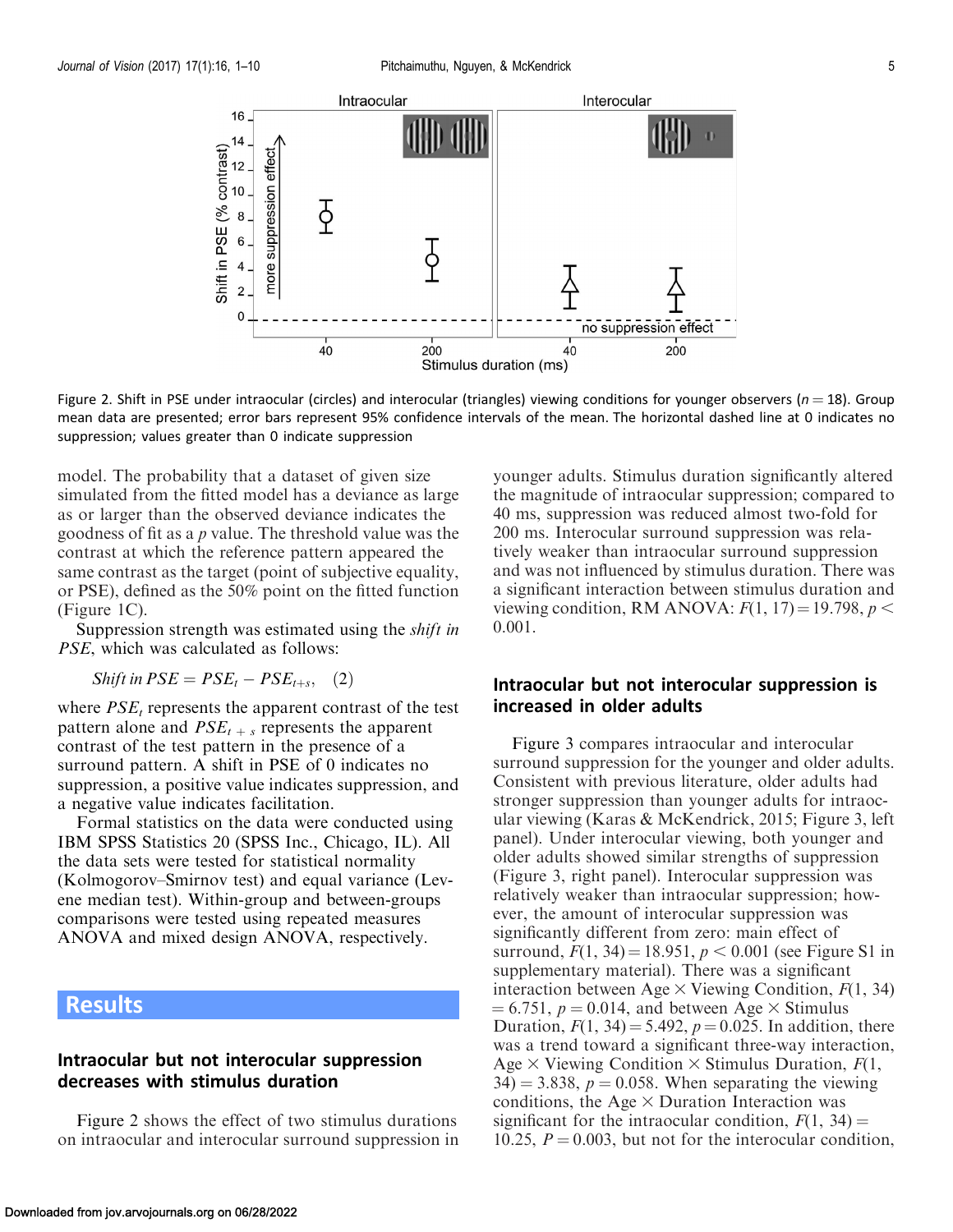<span id="page-5-0"></span>

Figure 3. Mean shift in PSE data of younger (open symbols,  $n = 18$ ) and older (closed symbols,  $n = 18$ ) adults under intraocular (circles) and interocular (triangles) viewing conditions. Error bars represent 95% confidence intervals of the mean. The horizontal dashed line at 0 indicates no suppression; values greater than 0 indicate suppression

 $F(1, 34) = 0.25, p = 0.62$ . For full reporting of the ANOVA related to this experiment refer to [Tables S1,](http://jov.arvojournals.org/data/Journals/JOV/935953/JOV-05264-2016-s11.docx) [S2, and S3 in supplementary material](http://jov.arvojournals.org/data/Journals/JOV/935953/JOV-05264-2016-s11.docx).

### Intraocular center surround contrast suppression: Binocular viewing is not different from monocular viewing

In the previous experiment, we found that foveal intraocular center surround contrast suppression is increased in older adults, while interocular suppression is unaltered. In our experiments, intraocular suppression was studied under binocular viewing similar to that of Petrov and McKee [\(2009](#page-9-0)). In theory, binocular viewing is a combination of monocular and interocular viewing, which makes it difficult to discern the origin of altered surround suppression along the visual pathway in older adults. Therefore, as a control experiment, we compared intraocular center surround contrast suppression under monocular and binocular viewing conditions in a subset of 10 younger adults (aged 21 to 31 years, mean 28 years) and 10 older adults (aged 61 to 74 years, mean 67 years) who had participated in the main study and were able to attend for the additional experiment. [Figure 4](#page-6-0) shows the strength of monocular and binocular surround suppression in this subset of younger and older adults. In both groups, monocular and binocular suppression strength were similar: main effect of viewing condition,  $F(1, 18) = 1.09$ ,  $p = 0.31$ . In addition, there was no interaction between viewing condition and age,  $F(1, 18) = 1.67$ ,  $p = 0.21$ , indicating that aging effects on suppression strength are not dependent on whether the center surround stimulus was presented monocularly or binocularly. The three-way interaction between viewing condition, stimulus duration, and age was not statistically significant,  $F(1,18) =$ 0.311,  $p = 0.584$ .

In order to determine whether the subset of participants that completed the control experiment were representative of the larger group, we report the interocular suppression data from this subset of participants as collected in the previous experiment (see [Figure S2 in the supplementary material](http://jov.arvojournals.org/data/Journals/JOV/935953/JOV-05264-2016-s11.docx)). In both groups, interocular suppression was less than binocular and monocular suppression similar to the main experiment: main effect of viewing condition,  $F(2, 36) =$ 45.33,  $p < 0.001$ ; Viewing Condition  $\times$  Stimulus Duration,  $F(2, 36) = 7.713$ ,  $p = 0.002$ . However, the interaction between viewing condition and age was not significant,  $F(2, 36) = 0.95$ ,  $p = 0.395$ , nor was the threeway interaction between viewing condition, stimulus duration, and age,  $F(2, 36) = 0.216$ ,  $p = 0.806$ . Post hoc Bonferroni comparisons indicate that overall monocular and binocular strength were similar ( $p = 0.934$ ), but interocular suppression strength was significantly different from the two other conditions ( $p < 0.001$ ; see [Tables S4, S5, and S6 in supplementary material](http://jov.arvojournals.org/data/Journals/JOV/935953/JOV-05264-2016-s11.docx) for complete reporting of ANOVA tables related to this experiment). Together with our results from Figure 3, this suggests that whether the surround is present in the same eye as the center target (intraocular) or in a different eye (interocular) is important, rather than whether the whole pattern is viewed by a single eye (monocular) or both eyes (binocular).

#### Contrast matching of isolated patterns is similar between younger and older adults

Interpretation of our findings assumes that all participants were reliable observers and able to perform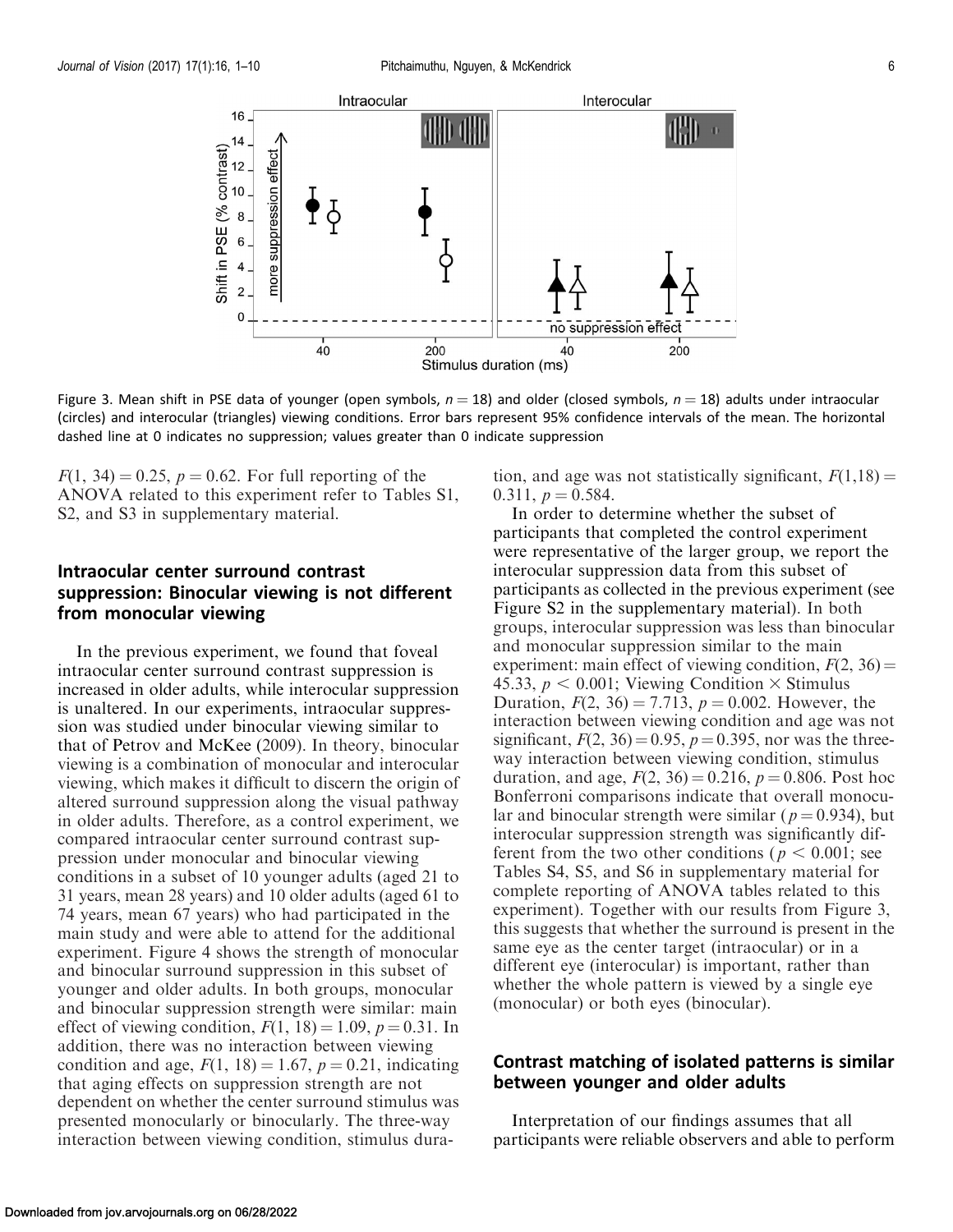16

Monocular



<span id="page-6-0"></span>

Figure 4. Mean shift in PSE data of younger (open symbols,  $n = 10$ ) and older (closed symbols,  $n = 10$ ) adults under monocular (diamonds) and binocular (circles) viewing conditions. Error bars represent 95% confidence interval of the mean. The horizontal dashed line at 0 indicates no suppression; values greater than 0 indicate suppression.

the contrast matching judgments with sufficient precision. To check the ability of our participants to perform the matching task, we also inspected the PSEs (Figure 5A) and spreads of the psychometric functions obtained for the isolated grating patch (Figure 5B). For psychometric function spreads in the presence of surrounds see [Figure S3 in supplementary material](http://jov.arvojournals.org/data/Journals/JOV/935953/JOV-05264-2016-s11.docx). Both older and younger adults reliably matched the reference grating to the test grating's physical contrast (20%; horizontal dashed lines in Figure 5A). The PSE and the spread of the contrast matching functions were not different between younger and older adults, or between different viewing conditions in the absence of surround: PSE, Viewing Condition  $\times$  Stimulus Duration,  $F(1, 34) = 0.151$ ,  $p = 0.700$ ; main effect of age,  $F(1, 1)$  $34$ ) = 3.620, p = 0.066; spread, Viewing Condition  $\times$ 

Stimulus Duration,  $F(1, 34) = 1.034$ ,  $p = 0.316$ ; main effect of age,  $F(1, 34) = 0.844$ ,  $P = 0.365$ .

## **Discussion**

Increased contrast suppression in older adults for low but not high contrast central stimulation (Karas & McKendrick, [2015\)](#page-9-0) has been previously reported. In primate V1 neurons, a low-contrast central stimulus elicits predominantly intraocular mechanisms, whereas a high-contrast center invokes interocular mechanisms (Webb et al., [2005\)](#page-9-0). Based on these two findings, we hypothesized that aging might affect low-level intraocular surround suppression mechanisms to a larger extent than interocular mechanisms. Consistent with



Figure 5. Contrast matching data of the isolated grating (veridical contrast  $=$  20%). Point of subjective equality (PSE; A) and spread of the psychometric functions (B) of younger (open symbols) and older (closed symbols) adults under intraocular and interocular viewing conditions. Error bars represent 95% confidence interval of the mean. Horizontal dashed line in the left panel indicates veridical perception.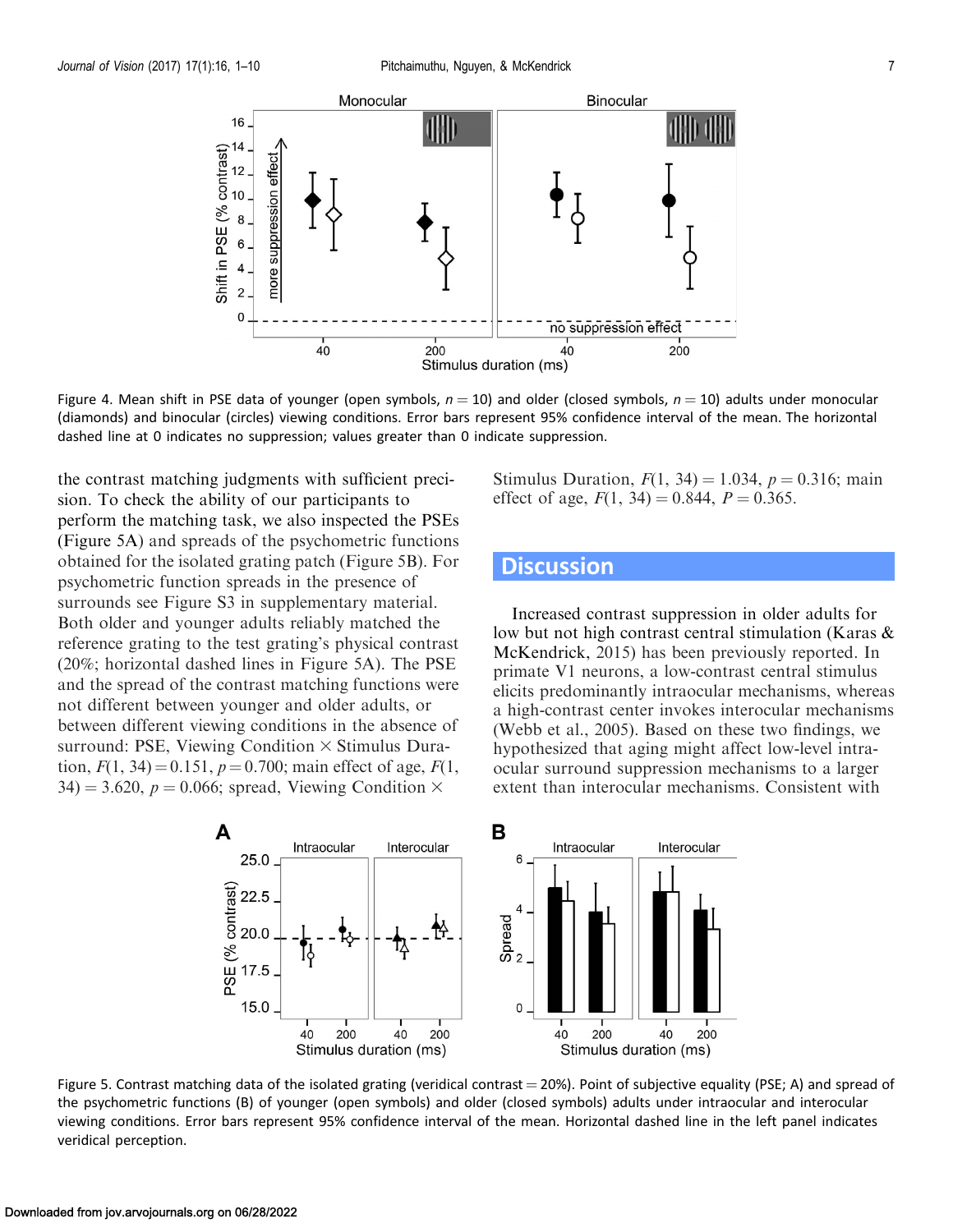this hypothesis, we found that older adults have similar foveal interocular center surround contrast suppression strength as younger adults ([Figure 3](#page-5-0), right panel). However, older adults have increased foveal intraocular center surround contrast suppression [\(Figure 3,](#page-5-0) left panel). This latter finding is consistent with previous studies (Karas & McKendrick, [2009](#page-8-0), [2011, 2012,](#page-8-0) [2015](#page-9-0)); however, interocular experiments in older adults have not been previously reported.

The exact physiological mechanisms underpinning the age-related alteration of intraocular surround suppression are still unclear. Visual signals from the two eyes first converge at the layers beyond the input layers of V1 (Hubel & Wiesel, [1968](#page-8-0)). While it is impossible to pinpoint specific neural location using psychophysical measures, our data indirectly suggests that the predominant age-related alterations in surround suppression of contrast occurs at a processing stage before binocular combination of visual signals; that is, prior to or at the level of the input layers of V1.

#### Aging and suprathreshold contrast perception

Since our study suggests that aging alters intraocular (low-level) but not interocular surround suppression mechanisms, we first consider the possible confound of precortical threshold contrast sensitivity deficits and optical factors such as reduced retinal illumination in older adults. Although aging results in reduced threshold contrast sensitivity (Owsley, Sekuler, & Siemsen, [1983](#page-9-0)), it has no effect (Tulunay-Keesey, Ver Hoeve, & Terkla-McGrane, [1988](#page-9-0)) or marginal effect on suprathreshold contrast matching (Mei, Leat, & Hovis, [2007\)](#page-9-0), which is the task we employed here. In addition, aging results in reduced retinal illuminance due to senile miosis (Winn, Whitaker, Elliott, & Phillips, [1994\)](#page-9-0). However, its influence on suprathreshold contrast perception phenomena is negligible (Betts, Sekuler, & Bennett, [2007](#page-8-0); Betts et al., [2005](#page-8-0); Elliott, Whitaker, & MacVeigh, [1990](#page-8-0)). The spread of the psychometric function, which can be considered as a measure of contrast discriminability, was not different between younger and older adults ([Figure 5B](#page-6-0)). Hence, the observed perceptual differences between younger and older adults in the presence of surround seems unlikely to be driven by age-related retinal illuminance differences or threshold contrast sensitivity differences.

#### Mechanisms of surround suppression

Intraocular and interocular surround suppression have previously been studied in observers with normal vision (Cai et al., [2008;](#page-8-0) Chubb et al., [1989](#page-8-0); Meese & Hess, [2004;](#page-9-0) Petrov & McKee, [2009;](#page-9-0) Schallmo &

Murray, [2016\)](#page-9-0). With the exception of Chubb et al. ([1989](#page-8-0)), all studies have reported significant interocular suppression, including ours. Alternate frameworks have been suggested as a basis of interpreting interocular suppression data such as the mathematical model proposed by Meese and Hess ([2004\)](#page-9-0). This model, referred to as the late binocular summation model, was able to describe suppression data in their two experimental observers. Such a framework might provide some future utility in interpreting changes to surround suppression in the elderly; however, this would require a different experimental design and approach than that used herein.

There are several other studies that have reported distinct intraocular and interocular components of perceptual surround suppression in human vision (Cai et al., [2008;](#page-8-0) Petrov & McKee, [2009;](#page-9-0) Schallmo & Murray, [2016\)](#page-9-0). In particular, our study was motivated by Petrov and McKee's [\(2009](#page-9-0)) work that showed distinct surround suppression mechanisms of contrast detection in human parafovea could be elicited by manipulating stimulus duration and viewing eye. Here, it is important to note that surround suppression of contrast detection is quite different from that of contrast matching. Suppression of contrast matching manifests under foveal and parafoveal vision whereas suppression of contrast detection manifest only in parafoveal vision (Petrov, Carandini, & McKee, [2005](#page-9-0)). Petrov and McKee [\(2009](#page-9-0)) showed that interocular parafoveal center surround contrast suppression was weaker than intraocular suppression for a range of stimulus durations (20 ms to 500 ms). In contrast, the strength of intraocular parafoveal contrast suppression peaked at approximately 40 ms, but then gradually reduced and reached the level of interocular suppression around 200 ms. This prompted us to use stimulus durations of 40 ms and 200 ms as we required some constraints on numbers of durations included in order to maintain a test session length suitable for older adults.

A possible interpretation of Petrov and McKee's ([2009](#page-9-0)) data is that when interocular mechanisms are isolated using a dichoptic viewing setup, neural responses for different stimulus durations are generated from within the same neural population. Consequently, similar amounts of suppression are derived for the two stimulus durations. On the other hand, under intraocular viewing conditions, perceptual surround suppression for shorter stimulus durations are generated by strong, transient neural mechanisms, whereas responses for longer stimulus durations are generated by weak, sustained neural mechanisms (Petrov & McKee, [2009](#page-9-0)). This transient and sustained mechanism interpretation is consistent with physiological mechanisms reported in primate V1 receptive fields (Bair et al., [2003\)](#page-8-0). In line with the neural schema of transient and sustained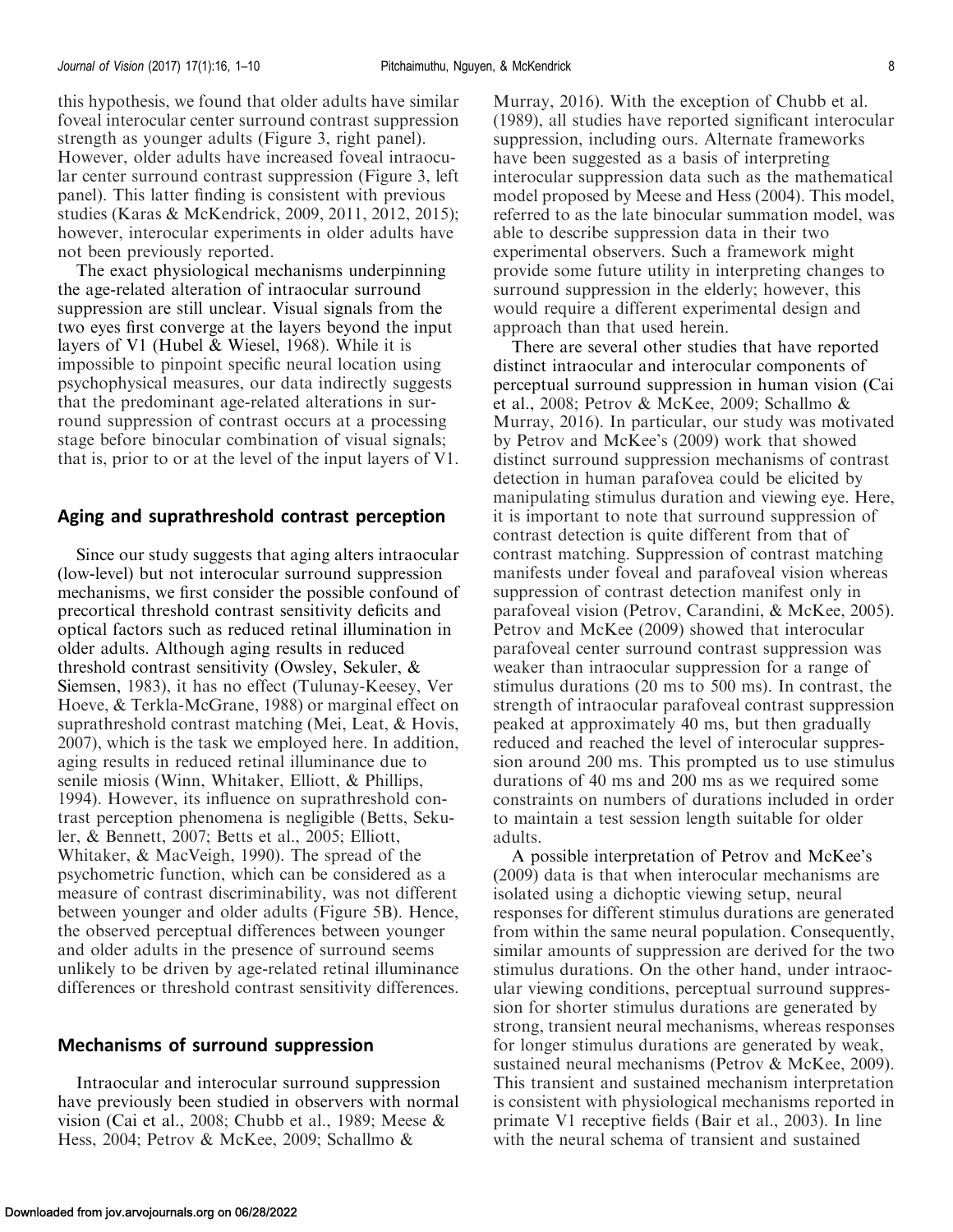<span id="page-8-0"></span>mechanisms of surround suppression, for younger adults we show that foveal intraocular suppression has different stimulus duration dependency than interocular surround suppression similar to parafoveal surround suppression mechanisms of contrast detection.

## **Conclusion**

Our study demonstrates that aging predominantly alters foveal intraocular center surround contrast suppression but not interocular suppression. In addition, our study provides evidence suggesting existence of distinct forms of intraocular and interocular surround suppression that can be tapped by manipulating stimulus duration similar to that of parafoveal mechanisms (Petrov & McKee, [2009](#page-9-0)). The exact mechanisms behind altered intraocular surround suppression in healthy aging remain unclear. To further our understanding of the normal aging process, future physiological studies investigating intraocular and interocular surround suppression mechanisms in senescent V1 receptive fields are warranted.

Keywords: aging, surround suppression, intraocular, interocular, contextual interaction, dichoptic

## Acknowledgments

This work was supported by a Melbourne International Research Scholarship to KP and an Australian Research Council Discovery Project grant (DP140100157) to AMM. The authors would also like to thank Dr. Jonathan Denniss for providing software to fit psychometric functions used in this study.

Commercial relationships: none.

Corresponding author: Allison M. McKendrick. Email: allisonm@unimelb.edu.au.

Address: Department of Optometry and Vision Sci-

ences, University of Melbourne, Melbourne, Australia.

## References

Angelucci, A., & Bressloff, P. C. (2006). Contribution of feedforward, lateral and feedback connections to the classical receptive field center and extraclassical receptive field surround of primate V1 neurons. In S. Martinez-Conde, S. L. Macknik, L. M. Martinez, J. M. Alonso, & P. U. Tse (Eds.), Progress in Brain Research (Vol. 154, pp. 93–120). Amsterdam, The Netherlands: Elsevier.

- Bair, W., Cavanaugh, J. R., & Movshon, J. A. (2003). Time course and time-distance relationships for surround suppression in macaque V1 neurons. Journal of Neuroscience, 23(20), 7690–7701.
- Betts, L. R., Sekuler, A. B., & Bennett, P. J. (2007). The effects of aging on orientation discrimination. Vision Research, 47(13), 1769–1780.
- Betts, L. R., Taylor, C. P., Sekuler, A. B., & Bennett, P. J. (2005). Aging reduces center-surround antagonism in visual motion processing. Neuron, 45(3), 361–366.
- Brainard, D. H. (1997). The psychophysics toolbox. Spatial Vision, 10, 433–436.
- Bringuier, V., Chavane, F., Glaeser, L., & Fregnac, Y. (1999). Horizontal propagation of visual activity in the synaptic integration field of area 17 neurons. Science, 283(5402), 695–699.
- Cai, Y., Zhou, T., & Chen, L. (2008). Effects of binocular suppression on surround suppression. Journal of Vision, 8(9):9, 1–10, doi:10.1167/8.9.9. [[PubMed](https://www.ncbi.nlm.nih.gov/pubmed/18831645)] [[Article\]](http://jov.arvojournals.org/article.aspx?articleid=2193334)
- Cannon, M. W., & Fullenkamp, S. C. (1991). Spatial interactions in apparent contrast: Inhibitory effects among grating patterns of different spatial frequencies, spatial positions, and orientations. Vision Research, 31(11), 1985–1998.
- Chubb, C., Sperling, G., & Solomon, J. A. (1989). Texture interactions determine perceived contrast. Proceedings of the National Academy of Sciences, USA, 86(23), 9631–9635.
- Elliott, D., Whitaker, D., & MacVeigh, D. (1990). Neural contribution to spatiotemporal contrast sensitivity decline in healthy ageing eyes. *Vision* Research, 30(4), 541–547.
- Girard, P., Hupe, J. M., & Bullier, J. (2001). Feedforward and feedback connections between areas V1 and V2 of the monkey have similar rapid conduction velocities. Journal of Neurophysiology, 85(3), 1328–1331.
- Hubel, D. H., & Wiesel, T. N. (1968). Receptive fields and functional architecture of monkey striate cortex. Journal of Physiology, 195(1), 215–243.
- Karas, R., & McKendrick, A. M. (2009). Aging alters surround modulation of perceived contrast. Journal of Vision, 9(5):11, 1–9, doi:10.1167/9.5.11. [[PubMed](https://www.ncbi.nlm.nih.gov/pubmed/19757889)] [[Article\]](http://jov.arvojournals.org/article.aspx?articleid=2122116)
- Karas, R., & McKendrick, A. M. (2011). Increased surround modulation of perceived contrast in the elderly. Optometry and Vision Science, 88(11), 1298–1308.
- Karas, R., & McKendrick, A. M. (2012). Age related changes to perceptual surround suppression of